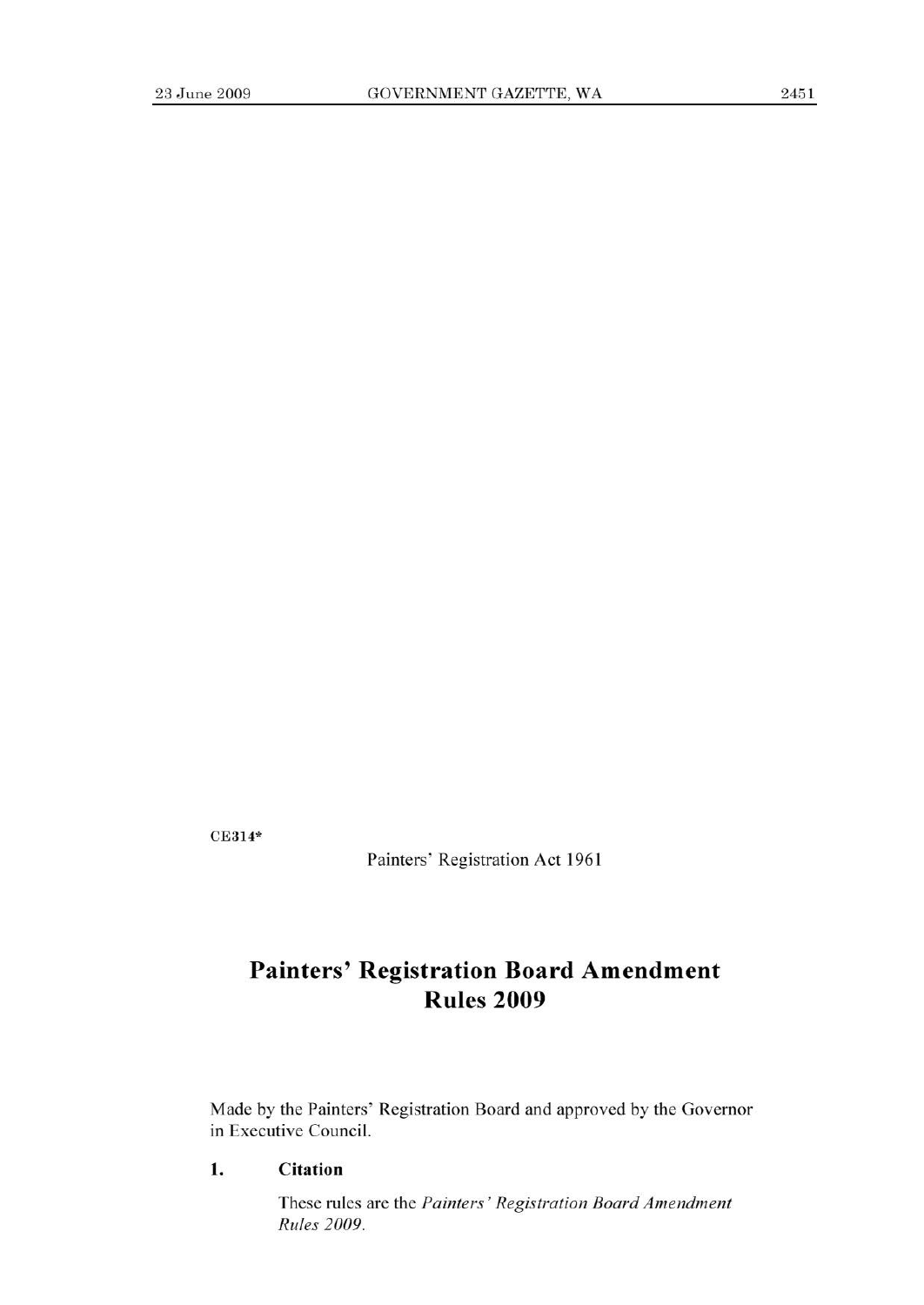### 2. **Commencement**

These rules come into operation as follows  $-$ 

- (a) rules 1 and  $2$  on the day on which these rules are published in the *Gazette;*
- (b) the rest of the rules  $-$ 
	- (1) on 1 July 2009; or
	- (ii) if these rules are published in the *Gazette* on a later day, on that day.

#### 3. **Rules amended**

These rules amend the *Painters' Registration Board Rules 1962.* 

#### **4. Third Appendix replaced**

Delete the Third Appendix and insert:

## Third Appendix **—Fees**

The following fees are prescribed for the purposes of these rules -

|                                    | S      |
|------------------------------------|--------|
| For examination                    | 6.30   |
| For application for registration — |        |
| Companies                          | 118.00 |
| Individuals                        | 118.00 |
| Partnerships                       | 91.00  |
| For annual registration fee -      |        |
| Companies                          | 339.00 |
| Individuals                        | 226.00 |
| Partnerships                       | 140.00 |
| For any certificate                | 11.00  |

Passed by a resolution of the Painters' Registration Board at a meeting held on 3 June 2009.